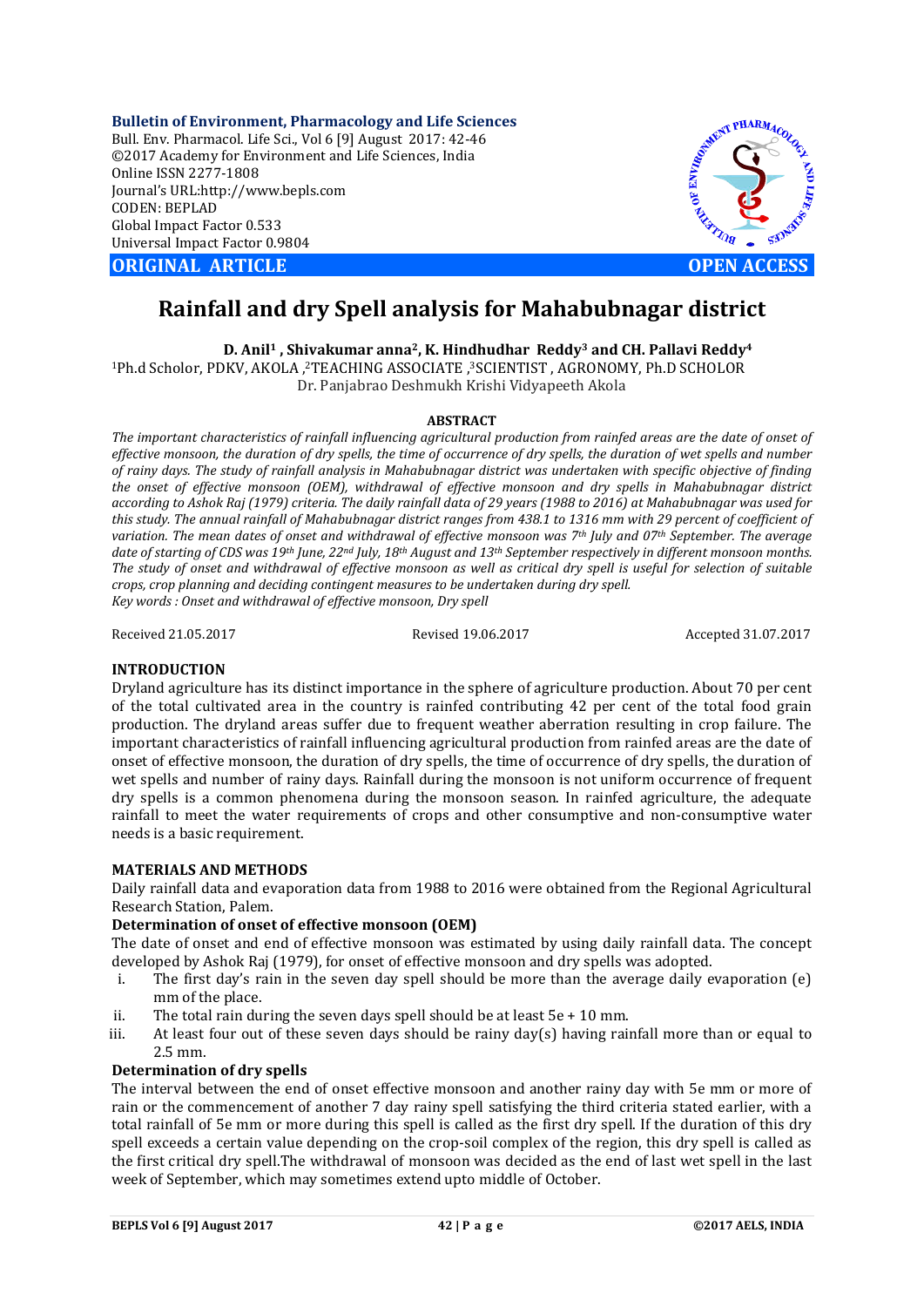## **Anil** *et al*

# **RESULTS AND DISCUSSION**

The daily rainfall data of Mahabubnagar for 29 years (1988 to 2016) were analyzed to determine dates of onset of effective monsoon (OEM) and dates of withdrawal of effective monsoon in different years using the criterion suggested by Ashok Raj (1979). The average annual rainfall in ranges from 438.1 to 1316 mm with an average of 728.9 mm with the coefficient of variation of 29 %.

| Sr. No.<br>Year |      | Total rainfall (mm) | <b>Number of rainy days</b> |  |  |  |
|-----------------|------|---------------------|-----------------------------|--|--|--|
| $\mathbf{1}$    | 1988 | 802.2               | 53                          |  |  |  |
| $\overline{c}$  | 1989 | 590.3               | 47                          |  |  |  |
| 3               | 1990 | 438.1               | 35                          |  |  |  |
| $\overline{4}$  | 1991 | 801.3               | 45                          |  |  |  |
| 5               | 1992 | 596.2               | 47                          |  |  |  |
| 6               | 1993 | 735.6               | 46                          |  |  |  |
| 7               | 1994 | 632.9               | 42                          |  |  |  |
| 8               | 1995 | 763.5               | 52                          |  |  |  |
| 9               | 1996 | 781.7               | 44                          |  |  |  |
| 10              | 1997 | 869.6               | 46                          |  |  |  |
| 11              | 1998 | 665.7               | 47                          |  |  |  |
| 12              | 1999 | 604.6               | 49                          |  |  |  |
| 13              | 2000 | 657.3               | 55                          |  |  |  |
| 14              | 2001 | 732.5               | 48                          |  |  |  |
| 15              | 2002 | 488.7               | 45                          |  |  |  |
| 16              | 2003 | 632.9               | 44                          |  |  |  |
| 17              | 2004 | 491.6               | 34                          |  |  |  |
| 18              | 2005 | 1158                | 63                          |  |  |  |
| 19              | 2006 | 604.4               | 38                          |  |  |  |
| 20              | 2007 | 1316                | 51                          |  |  |  |
| 21              | 2008 | 594.7               | 41                          |  |  |  |
| 22              | 2009 | 773.2               | 37                          |  |  |  |
| 23              | 2010 | 933.8               | 53                          |  |  |  |
| 24              | 2011 | 693.7               | 45                          |  |  |  |
| 25              | 2012 | 738.4               | 53                          |  |  |  |
| 26              | 2013 | 1053                | 60                          |  |  |  |
| 27              | 2014 | 704.3               | 46                          |  |  |  |
| 28              | 2015 | 539.2               | 35                          |  |  |  |
| 29              | 2016 | 744.8               | 42                          |  |  |  |
| <b>Avg</b>      |      | 728.9               | 46                          |  |  |  |
| S. d.           |      | 194.7               |                             |  |  |  |
| Cv              |      | 26                  |                             |  |  |  |

| Table 1: Variation in annual rainfall and number of rainy days |  |  |
|----------------------------------------------------------------|--|--|
|                                                                |  |  |

The number of rainy days varied from a minimum of 34 days during 2004 to a maximum of days during 2005 with annual average of 46 days for 29 years (1988-2016).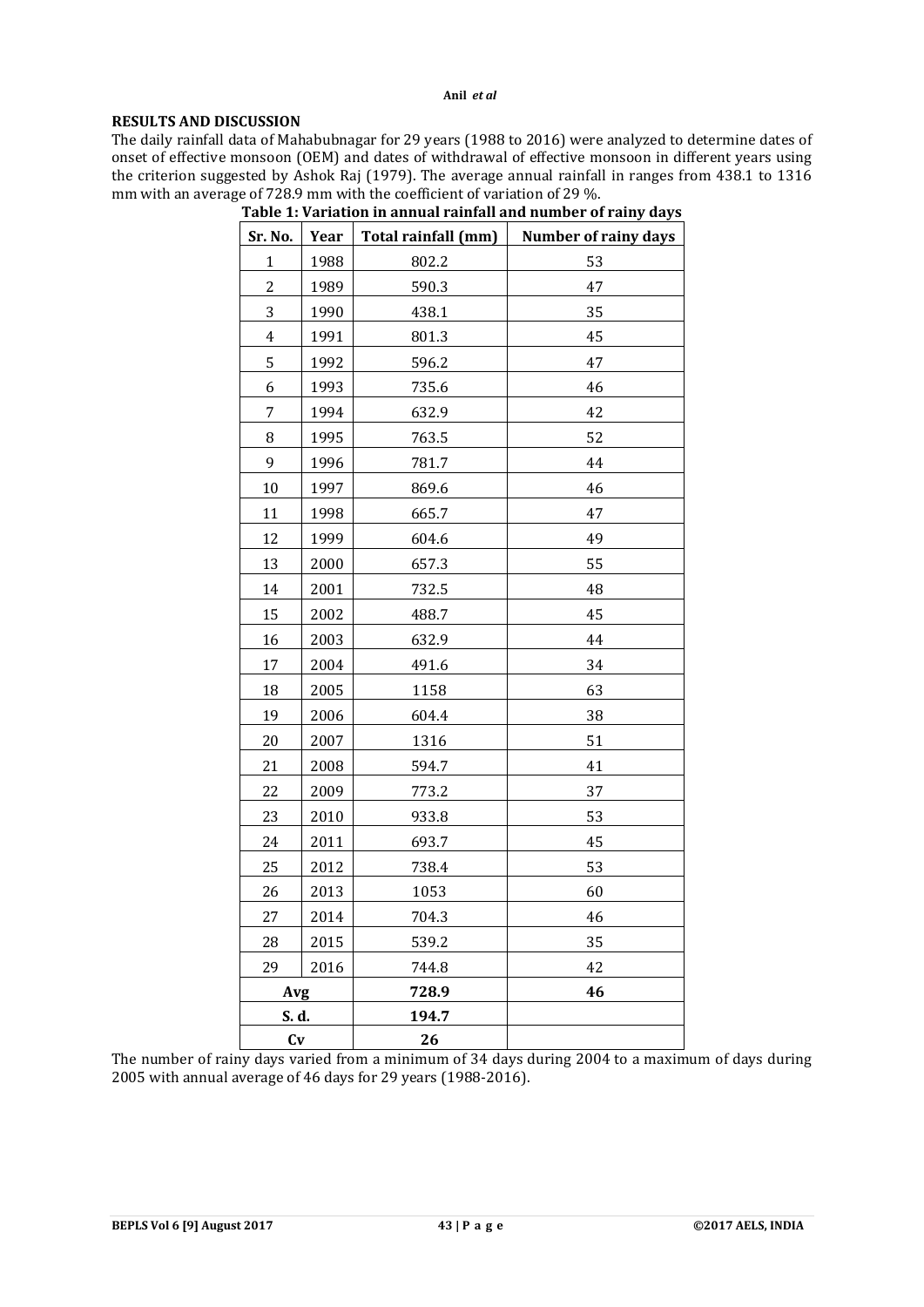#### **Anil** *et al*

| Year | <b>Effective monsoon date</b> |                      |  |  |  |
|------|-------------------------------|----------------------|--|--|--|
|      | <b>Onset</b>                  | Withdrawal           |  |  |  |
| 1988 | $05$ -Jul                     | 27-Sep               |  |  |  |
| 1989 | $12$ -Jul                     | 26-Sep               |  |  |  |
| 1990 | $08$ -Jul                     | $\overline{0}$ 2-Oct |  |  |  |
| 1991 | $06$ -Jun                     | 23-Sep               |  |  |  |
| 1992 | 05-Aug                        | $11-0ct$             |  |  |  |
| 1993 | $01$ -Jul                     | 19-0ct               |  |  |  |
| 1994 | $03$ -Jul                     | $24-0ct$             |  |  |  |
| 1995 | $24$ -Jun                     | 19-0ct               |  |  |  |
| 1996 | $09$ -Jun                     | $26-0ct$             |  |  |  |
| 1997 | $02$ -Jul                     | $01-0ct$             |  |  |  |
| 1998 | 29-Jun                        | $15-0ct$             |  |  |  |
| 1999 | $13$ -Jun                     | 30-Sep               |  |  |  |
| 2000 | 02-Jun                        | 19-0ct               |  |  |  |
| 2001 | 13-Aug                        | $17-0ct$             |  |  |  |
| 2002 | 01-Aug                        | $16-0ct$             |  |  |  |
| 2003 | $06$ -Jul                     | 03-0ct               |  |  |  |
| 2004 | 29-Jul                        | $10-0ct$             |  |  |  |
| 2005 | $18$ -Jul                     | $21-0ct$             |  |  |  |
| 2006 | $14$ -Jun                     | 27-Sep               |  |  |  |
| 2007 | $07$ -Jun                     | $04-0ct$             |  |  |  |
| 2008 | 02-Aug                        | 07-Oct               |  |  |  |
| 2009 | 26-Aug                        | $04-0ct$             |  |  |  |
| 2010 | 12-Jun                        | 18-0ct               |  |  |  |
| 2011 | $19$ -Jul                     | 03-Sep               |  |  |  |
| 2012 | $15$ -Jul                     | 08-0ct               |  |  |  |
| 2013 | $12$ -Jun                     | $12-0ct$             |  |  |  |
| 2014 | $10$ -Jul                     | 21-Sep               |  |  |  |
| 2015 | 27-Aug                        | $05-0ct$             |  |  |  |
| 2016 | 07-Jul                        | $01-0ct$             |  |  |  |
| Mean | 07-Jul                        | 07-Oct               |  |  |  |

**Table 2: Dates of onset and end of effective monsoon for Mahabubnagar district**

The results of rainfall analysis for Mahabubnagar district are shown in Table 2 and 3, it is seen that onset of effective monsoon vary in between  $2^{nd}$  June to  $27<sup>th</sup>$  August. The mean date of onset of effective monsoon was 7<sup>th</sup> July with a standard deviation of 24 days. The earliest and delayed probable (p=0.68) OEM date is 13<sup>th</sup> June and 31<sup>st</sup> July respectively. The withdrawal date of monsoon was observed between <sup>st</sup> September to  $26$ <sup>th</sup> October. The mean date of withdrawal of monsoon was  $07$ <sup>th</sup> September. The earliest and delayed probable (p=0.68) withdrawal date is 25<sup>th</sup> September and 19<sup>th</sup> October respectively.

**Table 3 Average date of earliest, mean and delayed onset and withdrawal of effective monsoon**

|            | Date of effective monsoon   Standard deviation (days)   Earliest   Mean   Delayed |  |                      |
|------------|-----------------------------------------------------------------------------------|--|----------------------|
| Onset      | 24                                                                                |  | 13-Jun 07-Jul 25-Sep |
| Withdrawal |                                                                                   |  | 31-Jul 07-Oct 19-Oct |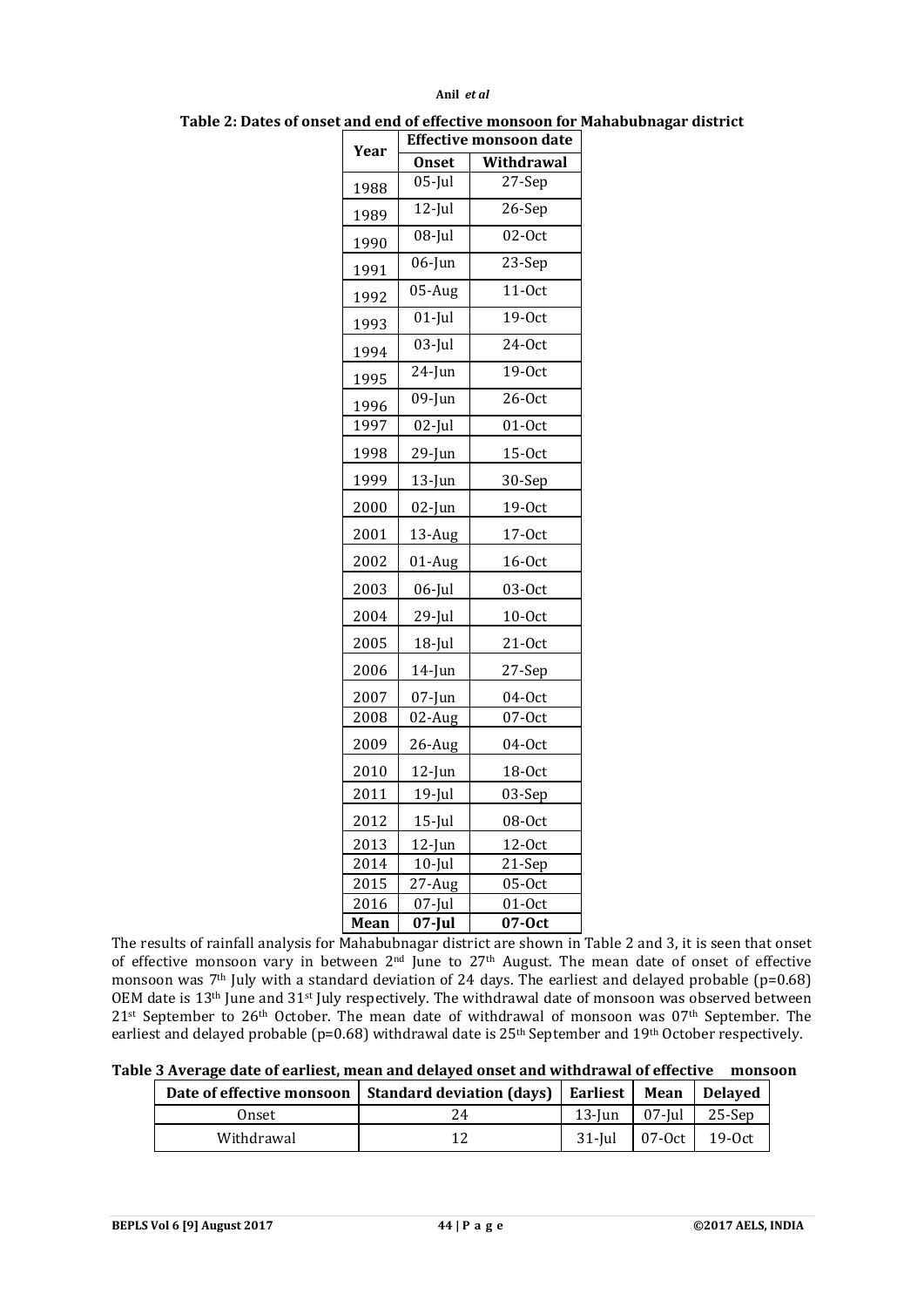| July<br><b>August</b><br>September<br>June<br>Date<br><b>Days</b><br>Date<br><b>Days</b><br>Date<br><b>Days</b><br><b>Days</b><br>Date<br>1988<br>$05-Aug$<br>05-Sep<br>11<br>11<br>1989<br>$25$ -Jul<br>25<br>27-Aug<br>24<br>1990<br>$25$ -Jul<br>13<br>$16$ -Aug<br>45<br>1991<br>$10$ -Aug<br>$11$ -Jul<br>21<br>8<br>$13$ -Jun<br>8<br>23-Aug<br>22<br>1992<br>18-Aug<br>14<br>12-Sep<br>17<br>1993<br>9<br>26-Aug<br>24-Jul<br>12<br>1994<br>$29$ -Jul<br>8<br>13<br>18-Aug<br>34<br>31-Aug<br>1995<br>30-Jun<br>8<br>$29$ -Jul<br>29<br>03-Sep<br>8<br>$\overline{2}$ 2-Sep<br>17<br>1996<br>$17$ -Jun<br>19<br>$10$ -Jul<br>18-Aug<br>8<br>8<br>30-Aug<br>$28$ -Jul<br>14<br>17<br>1997<br>$10$ -Aug<br>18<br>29-Aug<br>8<br>1998<br>$07$ -Jul<br>21<br>$11$ -Aug<br>9<br>$31$ -Jul<br>20-Aug<br>10<br>8<br>25<br>1999<br>$24$ -Jul<br>27<br>26-Aug<br>13-Sep<br>$21$ -Jun<br>12<br>17<br>2000<br>$09$ -Jun<br>21<br>$02$ -Jul<br>31<br>31-Aug<br>18<br>2001<br>$20$ -Aug<br>7<br>28-Aug<br>12<br>2002<br>14-Aug<br>08-Sep<br>33<br>18<br>2003<br>$21$ -Jul<br>12<br>12-Aug<br>9<br>21-Sep<br>12<br>25-Aug<br>20<br>2004<br>07-Sep<br>06-Aug<br>29<br>17<br>25-Sep<br>9<br>2005<br>25-Aug<br>$27$ -Jul<br>13<br>7<br>09-Sep<br>11<br>22-Sep<br>27<br>2006<br>$21$ -Jun<br>8<br>21<br>$30$ -Jun<br>$29$ -Jul<br>46<br>2007<br>$09$ -Jun<br>13<br>9<br>$29$ -Jun<br>24<br>$24$ -Jul<br>06-Aug<br>18<br>06-Sep<br>8<br>2008<br>17<br>$\, 8$<br>$20$ -Aug<br>13-Sep<br>22-Sep<br>16<br>2009<br>$\overline{0}$ 7-Sep<br>21<br>2010<br>$19$ -Jun<br>15<br>01-Aug<br>12<br>09-Sep<br>10<br>20-Sep<br>29<br>2011<br>09-Aug<br>10<br>13-Aug<br>2012<br>$23$ -Jul<br>11<br>11<br>07-Sep<br>23<br>22<br>$25$ -Jul<br>12<br>2013<br>$16$ -Jun<br>19<br>$21$ -Aug<br>22-Sep<br>16<br>2014<br>$30$ -Jul<br>19<br>02-Sep<br>10<br>2015<br>01-Sep<br>8<br>$19-$ Sep<br>10<br>2016<br>$22$ -Jul<br>11<br>$08$ -Aug<br>20<br>31-Aug<br>11 | Year |           | Critical dry spells(CDS) |           |    |        |            |        |    |                               |
|---------------------------------------------------------------------------------------------------------------------------------------------------------------------------------------------------------------------------------------------------------------------------------------------------------------------------------------------------------------------------------------------------------------------------------------------------------------------------------------------------------------------------------------------------------------------------------------------------------------------------------------------------------------------------------------------------------------------------------------------------------------------------------------------------------------------------------------------------------------------------------------------------------------------------------------------------------------------------------------------------------------------------------------------------------------------------------------------------------------------------------------------------------------------------------------------------------------------------------------------------------------------------------------------------------------------------------------------------------------------------------------------------------------------------------------------------------------------------------------------------------------------------------------------------------------------------------------------------------------------------------------------------------------------------------------------------------------------------------------------------------------------------------------------------------------------------------------------------------------------------------------------------------------------------------|------|-----------|--------------------------|-----------|----|--------|------------|--------|----|-------------------------------|
|                                                                                                                                                                                                                                                                                                                                                                                                                                                                                                                                                                                                                                                                                                                                                                                                                                                                                                                                                                                                                                                                                                                                                                                                                                                                                                                                                                                                                                                                                                                                                                                                                                                                                                                                                                                                                                                                                                                                 |      |           |                          |           |    |        | No. of CDS |        |    |                               |
|                                                                                                                                                                                                                                                                                                                                                                                                                                                                                                                                                                                                                                                                                                                                                                                                                                                                                                                                                                                                                                                                                                                                                                                                                                                                                                                                                                                                                                                                                                                                                                                                                                                                                                                                                                                                                                                                                                                                 |      |           |                          |           |    |        |            |        |    |                               |
|                                                                                                                                                                                                                                                                                                                                                                                                                                                                                                                                                                                                                                                                                                                                                                                                                                                                                                                                                                                                                                                                                                                                                                                                                                                                                                                                                                                                                                                                                                                                                                                                                                                                                                                                                                                                                                                                                                                                 |      |           |                          |           |    |        |            |        |    | 2                             |
|                                                                                                                                                                                                                                                                                                                                                                                                                                                                                                                                                                                                                                                                                                                                                                                                                                                                                                                                                                                                                                                                                                                                                                                                                                                                                                                                                                                                                                                                                                                                                                                                                                                                                                                                                                                                                                                                                                                                 |      |           |                          |           |    |        |            |        |    | 2                             |
|                                                                                                                                                                                                                                                                                                                                                                                                                                                                                                                                                                                                                                                                                                                                                                                                                                                                                                                                                                                                                                                                                                                                                                                                                                                                                                                                                                                                                                                                                                                                                                                                                                                                                                                                                                                                                                                                                                                                 |      |           |                          |           |    |        |            |        |    | 2                             |
|                                                                                                                                                                                                                                                                                                                                                                                                                                                                                                                                                                                                                                                                                                                                                                                                                                                                                                                                                                                                                                                                                                                                                                                                                                                                                                                                                                                                                                                                                                                                                                                                                                                                                                                                                                                                                                                                                                                                 |      |           |                          |           |    |        |            |        |    | 4                             |
|                                                                                                                                                                                                                                                                                                                                                                                                                                                                                                                                                                                                                                                                                                                                                                                                                                                                                                                                                                                                                                                                                                                                                                                                                                                                                                                                                                                                                                                                                                                                                                                                                                                                                                                                                                                                                                                                                                                                 |      |           |                          |           |    |        |            |        |    |                               |
|                                                                                                                                                                                                                                                                                                                                                                                                                                                                                                                                                                                                                                                                                                                                                                                                                                                                                                                                                                                                                                                                                                                                                                                                                                                                                                                                                                                                                                                                                                                                                                                                                                                                                                                                                                                                                                                                                                                                 |      |           |                          |           |    |        |            |        |    | $\overline{c}$                |
|                                                                                                                                                                                                                                                                                                                                                                                                                                                                                                                                                                                                                                                                                                                                                                                                                                                                                                                                                                                                                                                                                                                                                                                                                                                                                                                                                                                                                                                                                                                                                                                                                                                                                                                                                                                                                                                                                                                                 |      |           |                          |           |    |        |            |        |    | $\overline{c}$<br>3           |
|                                                                                                                                                                                                                                                                                                                                                                                                                                                                                                                                                                                                                                                                                                                                                                                                                                                                                                                                                                                                                                                                                                                                                                                                                                                                                                                                                                                                                                                                                                                                                                                                                                                                                                                                                                                                                                                                                                                                 |      |           |                          |           |    |        |            |        |    |                               |
|                                                                                                                                                                                                                                                                                                                                                                                                                                                                                                                                                                                                                                                                                                                                                                                                                                                                                                                                                                                                                                                                                                                                                                                                                                                                                                                                                                                                                                                                                                                                                                                                                                                                                                                                                                                                                                                                                                                                 |      |           |                          |           |    |        |            |        |    | $\overline{4}$                |
|                                                                                                                                                                                                                                                                                                                                                                                                                                                                                                                                                                                                                                                                                                                                                                                                                                                                                                                                                                                                                                                                                                                                                                                                                                                                                                                                                                                                                                                                                                                                                                                                                                                                                                                                                                                                                                                                                                                                 |      |           |                          |           |    |        |            |        |    |                               |
|                                                                                                                                                                                                                                                                                                                                                                                                                                                                                                                                                                                                                                                                                                                                                                                                                                                                                                                                                                                                                                                                                                                                                                                                                                                                                                                                                                                                                                                                                                                                                                                                                                                                                                                                                                                                                                                                                                                                 |      |           |                          |           |    |        |            |        |    | 5                             |
|                                                                                                                                                                                                                                                                                                                                                                                                                                                                                                                                                                                                                                                                                                                                                                                                                                                                                                                                                                                                                                                                                                                                                                                                                                                                                                                                                                                                                                                                                                                                                                                                                                                                                                                                                                                                                                                                                                                                 |      |           |                          |           |    |        |            |        |    |                               |
|                                                                                                                                                                                                                                                                                                                                                                                                                                                                                                                                                                                                                                                                                                                                                                                                                                                                                                                                                                                                                                                                                                                                                                                                                                                                                                                                                                                                                                                                                                                                                                                                                                                                                                                                                                                                                                                                                                                                 |      |           |                          |           |    |        |            |        |    | 2                             |
|                                                                                                                                                                                                                                                                                                                                                                                                                                                                                                                                                                                                                                                                                                                                                                                                                                                                                                                                                                                                                                                                                                                                                                                                                                                                                                                                                                                                                                                                                                                                                                                                                                                                                                                                                                                                                                                                                                                                 |      |           |                          |           |    |        |            |        |    |                               |
|                                                                                                                                                                                                                                                                                                                                                                                                                                                                                                                                                                                                                                                                                                                                                                                                                                                                                                                                                                                                                                                                                                                                                                                                                                                                                                                                                                                                                                                                                                                                                                                                                                                                                                                                                                                                                                                                                                                                 |      |           |                          |           |    |        |            |        |    | 4                             |
|                                                                                                                                                                                                                                                                                                                                                                                                                                                                                                                                                                                                                                                                                                                                                                                                                                                                                                                                                                                                                                                                                                                                                                                                                                                                                                                                                                                                                                                                                                                                                                                                                                                                                                                                                                                                                                                                                                                                 |      |           |                          |           |    |        |            |        |    |                               |
|                                                                                                                                                                                                                                                                                                                                                                                                                                                                                                                                                                                                                                                                                                                                                                                                                                                                                                                                                                                                                                                                                                                                                                                                                                                                                                                                                                                                                                                                                                                                                                                                                                                                                                                                                                                                                                                                                                                                 |      |           |                          |           |    |        |            |        |    | 4                             |
|                                                                                                                                                                                                                                                                                                                                                                                                                                                                                                                                                                                                                                                                                                                                                                                                                                                                                                                                                                                                                                                                                                                                                                                                                                                                                                                                                                                                                                                                                                                                                                                                                                                                                                                                                                                                                                                                                                                                 |      |           |                          |           |    |        |            |        |    | 3                             |
|                                                                                                                                                                                                                                                                                                                                                                                                                                                                                                                                                                                                                                                                                                                                                                                                                                                                                                                                                                                                                                                                                                                                                                                                                                                                                                                                                                                                                                                                                                                                                                                                                                                                                                                                                                                                                                                                                                                                 |      |           |                          |           |    |        |            |        |    | 2                             |
|                                                                                                                                                                                                                                                                                                                                                                                                                                                                                                                                                                                                                                                                                                                                                                                                                                                                                                                                                                                                                                                                                                                                                                                                                                                                                                                                                                                                                                                                                                                                                                                                                                                                                                                                                                                                                                                                                                                                 |      |           |                          |           |    |        |            |        |    |                               |
|                                                                                                                                                                                                                                                                                                                                                                                                                                                                                                                                                                                                                                                                                                                                                                                                                                                                                                                                                                                                                                                                                                                                                                                                                                                                                                                                                                                                                                                                                                                                                                                                                                                                                                                                                                                                                                                                                                                                 |      |           |                          |           |    |        |            |        |    | 2                             |
|                                                                                                                                                                                                                                                                                                                                                                                                                                                                                                                                                                                                                                                                                                                                                                                                                                                                                                                                                                                                                                                                                                                                                                                                                                                                                                                                                                                                                                                                                                                                                                                                                                                                                                                                                                                                                                                                                                                                 |      |           |                          |           |    |        |            |        |    |                               |
|                                                                                                                                                                                                                                                                                                                                                                                                                                                                                                                                                                                                                                                                                                                                                                                                                                                                                                                                                                                                                                                                                                                                                                                                                                                                                                                                                                                                                                                                                                                                                                                                                                                                                                                                                                                                                                                                                                                                 |      |           |                          |           |    |        |            |        |    | 4                             |
|                                                                                                                                                                                                                                                                                                                                                                                                                                                                                                                                                                                                                                                                                                                                                                                                                                                                                                                                                                                                                                                                                                                                                                                                                                                                                                                                                                                                                                                                                                                                                                                                                                                                                                                                                                                                                                                                                                                                 |      |           |                          |           |    |        |            |        |    |                               |
|                                                                                                                                                                                                                                                                                                                                                                                                                                                                                                                                                                                                                                                                                                                                                                                                                                                                                                                                                                                                                                                                                                                                                                                                                                                                                                                                                                                                                                                                                                                                                                                                                                                                                                                                                                                                                                                                                                                                 |      |           |                          |           |    |        |            |        |    | 3                             |
|                                                                                                                                                                                                                                                                                                                                                                                                                                                                                                                                                                                                                                                                                                                                                                                                                                                                                                                                                                                                                                                                                                                                                                                                                                                                                                                                                                                                                                                                                                                                                                                                                                                                                                                                                                                                                                                                                                                                 |      |           |                          |           |    |        |            |        |    |                               |
|                                                                                                                                                                                                                                                                                                                                                                                                                                                                                                                                                                                                                                                                                                                                                                                                                                                                                                                                                                                                                                                                                                                                                                                                                                                                                                                                                                                                                                                                                                                                                                                                                                                                                                                                                                                                                                                                                                                                 |      |           |                          |           |    |        |            |        |    | 4                             |
|                                                                                                                                                                                                                                                                                                                                                                                                                                                                                                                                                                                                                                                                                                                                                                                                                                                                                                                                                                                                                                                                                                                                                                                                                                                                                                                                                                                                                                                                                                                                                                                                                                                                                                                                                                                                                                                                                                                                 |      |           |                          |           |    |        |            |        |    |                               |
|                                                                                                                                                                                                                                                                                                                                                                                                                                                                                                                                                                                                                                                                                                                                                                                                                                                                                                                                                                                                                                                                                                                                                                                                                                                                                                                                                                                                                                                                                                                                                                                                                                                                                                                                                                                                                                                                                                                                 |      |           |                          |           |    |        |            |        |    | $\mathbf 1$<br>$\overline{c}$ |
|                                                                                                                                                                                                                                                                                                                                                                                                                                                                                                                                                                                                                                                                                                                                                                                                                                                                                                                                                                                                                                                                                                                                                                                                                                                                                                                                                                                                                                                                                                                                                                                                                                                                                                                                                                                                                                                                                                                                 |      |           |                          |           |    |        |            |        |    | 5                             |
|                                                                                                                                                                                                                                                                                                                                                                                                                                                                                                                                                                                                                                                                                                                                                                                                                                                                                                                                                                                                                                                                                                                                                                                                                                                                                                                                                                                                                                                                                                                                                                                                                                                                                                                                                                                                                                                                                                                                 |      |           |                          |           |    |        |            |        |    |                               |
|                                                                                                                                                                                                                                                                                                                                                                                                                                                                                                                                                                                                                                                                                                                                                                                                                                                                                                                                                                                                                                                                                                                                                                                                                                                                                                                                                                                                                                                                                                                                                                                                                                                                                                                                                                                                                                                                                                                                 |      |           |                          |           |    |        |            |        |    | $\overline{3}$                |
|                                                                                                                                                                                                                                                                                                                                                                                                                                                                                                                                                                                                                                                                                                                                                                                                                                                                                                                                                                                                                                                                                                                                                                                                                                                                                                                                                                                                                                                                                                                                                                                                                                                                                                                                                                                                                                                                                                                                 |      |           |                          |           |    |        |            |        |    |                               |
|                                                                                                                                                                                                                                                                                                                                                                                                                                                                                                                                                                                                                                                                                                                                                                                                                                                                                                                                                                                                                                                                                                                                                                                                                                                                                                                                                                                                                                                                                                                                                                                                                                                                                                                                                                                                                                                                                                                                 |      |           |                          |           |    |        |            |        |    | 1                             |
|                                                                                                                                                                                                                                                                                                                                                                                                                                                                                                                                                                                                                                                                                                                                                                                                                                                                                                                                                                                                                                                                                                                                                                                                                                                                                                                                                                                                                                                                                                                                                                                                                                                                                                                                                                                                                                                                                                                                 |      |           |                          |           |    |        |            |        |    | 4                             |
|                                                                                                                                                                                                                                                                                                                                                                                                                                                                                                                                                                                                                                                                                                                                                                                                                                                                                                                                                                                                                                                                                                                                                                                                                                                                                                                                                                                                                                                                                                                                                                                                                                                                                                                                                                                                                                                                                                                                 |      |           |                          |           |    |        |            |        |    | 1                             |
|                                                                                                                                                                                                                                                                                                                                                                                                                                                                                                                                                                                                                                                                                                                                                                                                                                                                                                                                                                                                                                                                                                                                                                                                                                                                                                                                                                                                                                                                                                                                                                                                                                                                                                                                                                                                                                                                                                                                 |      |           |                          |           |    |        |            |        |    | 3                             |
|                                                                                                                                                                                                                                                                                                                                                                                                                                                                                                                                                                                                                                                                                                                                                                                                                                                                                                                                                                                                                                                                                                                                                                                                                                                                                                                                                                                                                                                                                                                                                                                                                                                                                                                                                                                                                                                                                                                                 |      |           |                          |           |    |        |            |        |    | $\overline{\mathbf{4}}$       |
|                                                                                                                                                                                                                                                                                                                                                                                                                                                                                                                                                                                                                                                                                                                                                                                                                                                                                                                                                                                                                                                                                                                                                                                                                                                                                                                                                                                                                                                                                                                                                                                                                                                                                                                                                                                                                                                                                                                                 |      |           |                          |           |    |        |            |        |    | $\overline{c}$                |
|                                                                                                                                                                                                                                                                                                                                                                                                                                                                                                                                                                                                                                                                                                                                                                                                                                                                                                                                                                                                                                                                                                                                                                                                                                                                                                                                                                                                                                                                                                                                                                                                                                                                                                                                                                                                                                                                                                                                 |      |           |                          |           |    |        |            |        |    | 2                             |
|                                                                                                                                                                                                                                                                                                                                                                                                                                                                                                                                                                                                                                                                                                                                                                                                                                                                                                                                                                                                                                                                                                                                                                                                                                                                                                                                                                                                                                                                                                                                                                                                                                                                                                                                                                                                                                                                                                                                 |      |           |                          |           |    |        |            |        |    |                               |
|                                                                                                                                                                                                                                                                                                                                                                                                                                                                                                                                                                                                                                                                                                                                                                                                                                                                                                                                                                                                                                                                                                                                                                                                                                                                                                                                                                                                                                                                                                                                                                                                                                                                                                                                                                                                                                                                                                                                 |      |           |                          |           |    |        |            |        |    | 2                             |
|                                                                                                                                                                                                                                                                                                                                                                                                                                                                                                                                                                                                                                                                                                                                                                                                                                                                                                                                                                                                                                                                                                                                                                                                                                                                                                                                                                                                                                                                                                                                                                                                                                                                                                                                                                                                                                                                                                                                 |      |           |                          |           |    |        |            |        |    | $\mathbf 1$                   |
|                                                                                                                                                                                                                                                                                                                                                                                                                                                                                                                                                                                                                                                                                                                                                                                                                                                                                                                                                                                                                                                                                                                                                                                                                                                                                                                                                                                                                                                                                                                                                                                                                                                                                                                                                                                                                                                                                                                                 | Avg  | $19$ -Jun | 17                       | $22$ -Jul | 18 | 18-Aug | 15         | 13-Sep | 15 | 3                             |

# **Table 4: Critical dry spell distribution during different years in Mahabubnagar district**